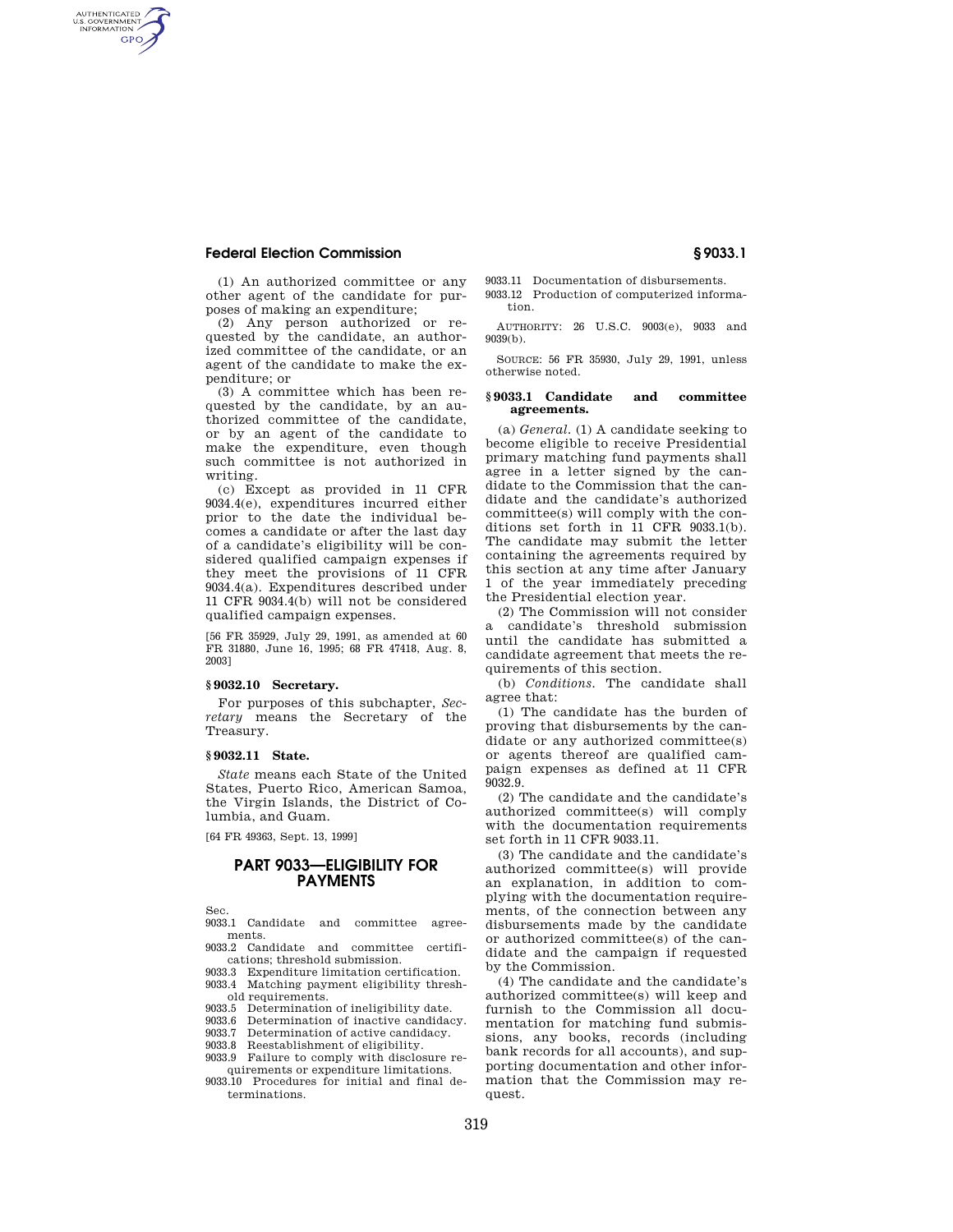(5) The candidate and the candidate's authorized committee(s) will keep and furnish to the Commission all documentation relating to disbursements and receipts including any books, records (including bank records for all accounts), all documentation required by this section (including those required to be maintained under 11 CFR 9033.11), and other information that the Commission may request. If the candidate or the candidate's authorized committee maintains or uses computerized information containing any of the categories of data listed in 11 CFR 9033.12(a), the committee will provide computerized magnetic media, such as magnetic tapes or magnetic diskettes, containing the computerized information at the times specified in 11 CFR 9038.1(b)(1) that meet the requirements of 11 CFR 9033.12(b). Upon request, documentation explaining the computer system's software capabilities shall be provided, and such personnel as are necessary to explain the operation of the computer system's software and the computerized information prepared or maintained by the committee shall be made available.

(6) The candidate and the candidate's authorized committee(s) will obtain and furnish to the Commission upon request all documentation relating to funds received and disbursements made on the candidate's behalf by other political committees and organizations associated with the candidate.

(7) The candidate and the candidate's authorized committee(s) will permit an audit and examination pursuant to 11 CFR part 9038 of all receipts and disbursements including those made by the candidate, all authorized committee(s) and any agent or person authorized to make expenditures on behalf of the candidate or committee(s). The candidate and the candidate's authorized committee(s) shall also provide any material required in connection with an audit, investigation, or examination conducted pursuant to 11 CFR part 9039. The candidate and authorized committee(s) shall facilitate the audit by making available in one central location, office space, records and such personnel as are necessary to conduct the audit and examination, and shall pay any amounts required to

**§ 9033.1 11 CFR Ch. I (1–1–21 Edition)** 

be repaid under 11 CFR parts 9038 and 9039.

(8) The candidate and the candidate's authorized committee(s) will submit the name and mailing address of the person who is entitled to receive matching fund payments on behalf of the candidate and the name and address of the campaign depository designated by the candidate as required by 11 CFR part 103 and 11 CFR 9037.3. Changes in the information required by this paragraph shall not be effective until submitted to the Commission in a letter signed by the candidate or the Committee treasurer.

(9) The candidate and the candidate's authorized committee(s) will prepare matching fund submissions in accordance with the Federal Election Commission's Guideline for Presentation in Good Order.

(10) The candidate and the candidate's authorized committee(s) will comply with the applicable requirements of 52 U.S.C. 30101 *et seq.;* 26 U.S.C. 9031 *et seq.* and the Commission's regulations at 11 CFR parts 100–300, and 9031–9039.

(11) The candidate and the candidate's authorized committee(s) will pay any civil penalties included in a conciliation agreement or otherwise imposed under 52 U.S.C. 30109 against the candidate, any authorized committees of the candidate or any agent thereof.

(12) Any television commercial prepared or distributed by the candidate or the candidate's authorized committee(s) will be prepared in a manner which ensures that the commercial contains or is accompanied by closed captioning of the oral content of the commercial to be broadcast in line 21 of the vertical blanking interval, or is capable of being viewed by deaf and hearing impaired individuals via any comparable successor technology to line 21 of the vertical blanking interval.

[56 FR 35930, July 29, 1991, as amended at 60 FR 31880, June 16, 1995; 63 FR 45680, Aug. 27, 1998, 65 FR 38424, June 21, 2000; 68 FR 47418, Aug. 8, 2003; 73 FR 79602, Dec. 30, 2008; 79 FR 77851, Dec. 29, 2014]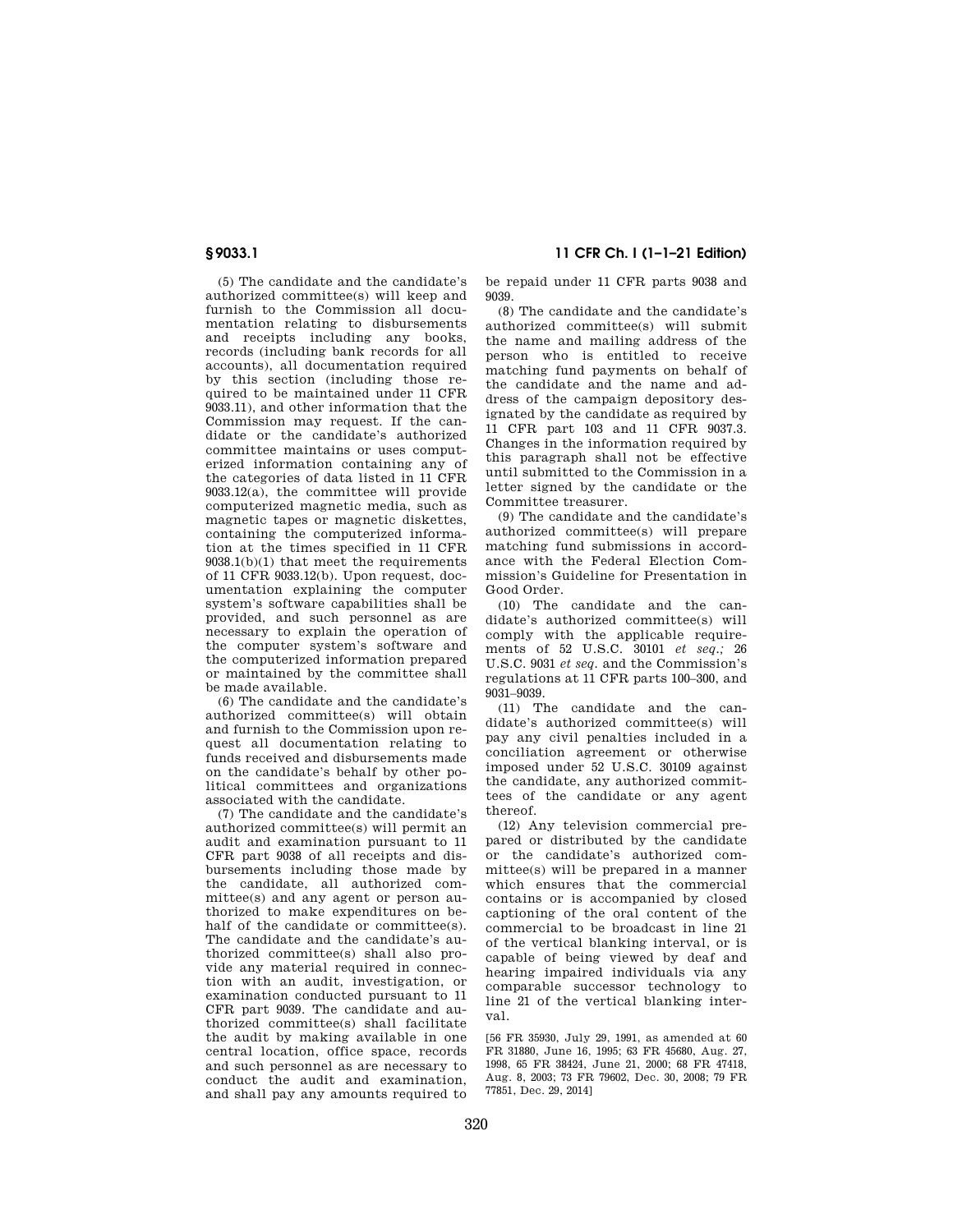### **§ 9033.2 Candidate and committee certifications; threshold submission.**

(a) *General.* (1) A candidate seeking to become eligible to receive Presidential primary matching fund payments shall make the certifications set forth in 11 CFR 9033.2(b) to the Commission in a written statement signed by the candidate. The candidate may submit the letter containing the required certifications at any time after January 1 of the year immediately preceding the Presidential election year.

(2) The Commission will not consider a candidate's threshold submission until the candidate has submitted candidate certifications that meet the requirements of this section.

(b) *Certifications.* (1) The candidate shall certify that he or she is seeking nomination by a political party to the Office of President in more than one State. For purposes of this section, in order for a candidate to be deemed to be seeking nomination by a political party to the office of President, the party whose nomination the candidate seeks must have a procedure for holding a primary election, as defined in 11 CFR 9032.7, for nomination to that office. For purposes of this section, the term *political party* means an association, committee or organization which nominates an individual for election to the office of President. The fact that an association, committee or organization qualifies as a political party under this section does not affect the party's status as a national political party for purposes of 52 U.S.C.  $30116(a)(1)(B)$  and 30116(a)(2)(B).

(2) The candidate and the candidate's authorized committee(s) shall certify that they have not incurred and will not incur expenditures in connection with the candidate's campaign for nomination, which expenditures are in excess of the limitations under 11 CFR part 9035.

(3) The candidate and the candidate's authorized committee(s) shall certify:

(i) That they have received matchable contributions totaling more than \$5,000 in each of at least 20 States; and

(ii) That the matchable contributions are from individuals who are residents of the State for which their contributions are submitted.

(iii) A maximum of \$250 of each individual's aggregate contributions will be considered as matchable contributions for the purpose of meeting the thresholds of this section.

(iv) For purposes of this section, contributions of an individual who maintains residences in more than one State may only be counted toward the \$5,000 threshold for the State from which the earliest contribution was made by that contributor.

(c) *Threshold submission.* To become eligible to receive matching payments, the candidate shall submit documentation of the contributions described in 11 CFR 9033.2(b)(3) to the Commission for review. The submission shall follow the format and requirements of 11 CFR 9036.1.

[56 FR 35930, July 29, 1991, 79 FR 77851, Dec. 29, 2014]

#### **§ 9033.3 Expenditure limitation certification.**

(a) If the Commission makes an initial determination that a candidate or the candidate's authorized committee(s) have knowingly and substantially exceeded the expenditure limitations at 11 CFR part 9035 prior to that candidate's application for certification, the Commission may make an initial determination that the candidate is ineligible to receive matching funds.

(b) The Commission will notify the candidate of its initial determination, in accordance with the procedures outlined in 11 CFR 9033.10(b). The candidate may submit, within 20 calendar days after service of the Commission's notice, written legal or factual materials, in accordance with 11 CFR 9033.10(b), demonstrating that he or she has not knowingly and substantially exceeded the expenditure limitations at 11 CFR part 9035.

(c) A final determination of the candidate's ineligibility will be made by the Commission in accordance with the procedures outlined in 11 CFR  $9033.10(c)$ .

(d) A candidate who receives a final determination of ineligibility under 11 CFR 9033.3(c) shall be ineligible to receive matching fund payments under 11 CFR 9034.1.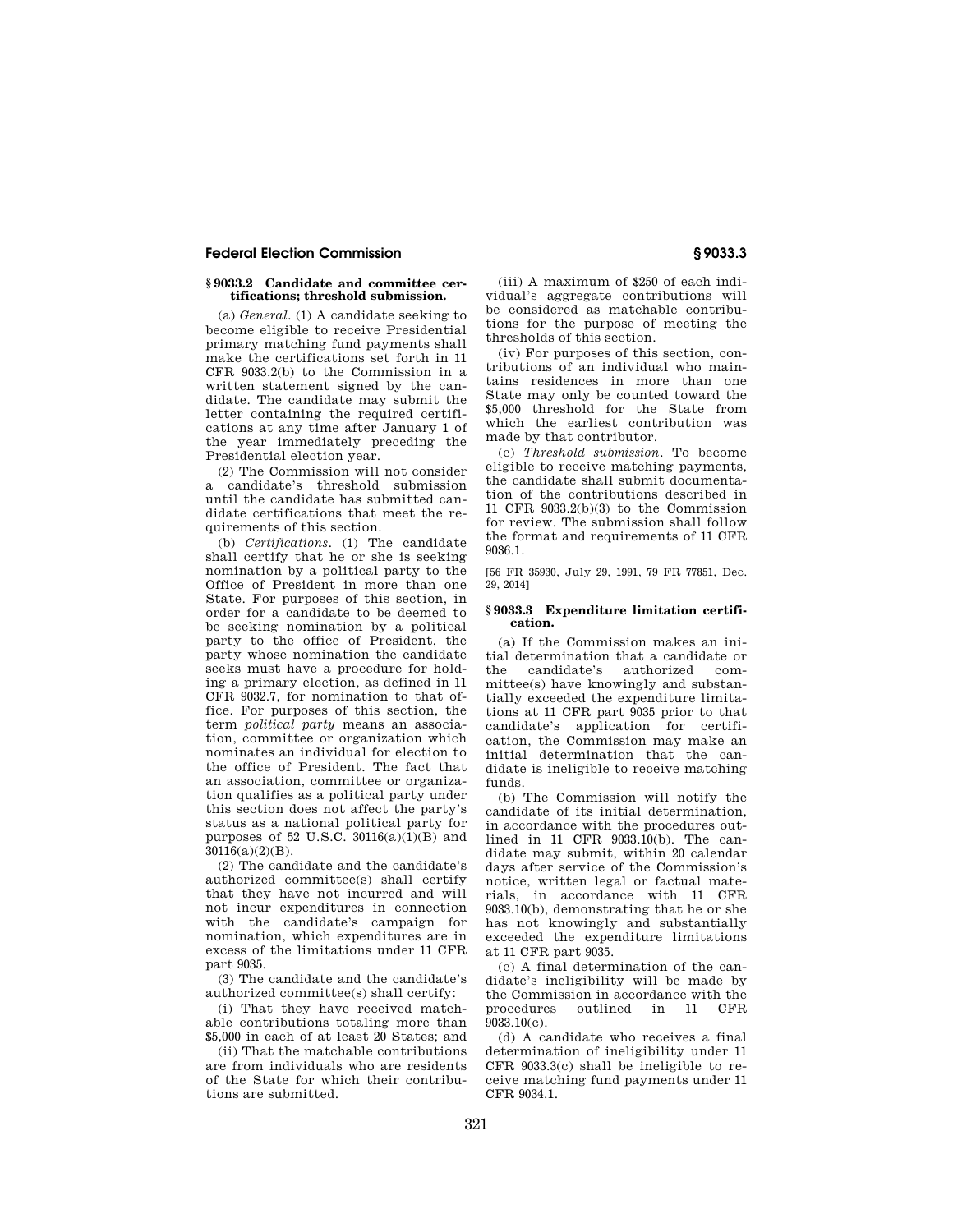# **§ 9033.4 11 CFR Ch. I (1–1–21 Edition)**

#### **§ 9033.4 Matching payment eligibility threshold requirements.**

(a) The Commission will examine the submission made under 11 CFR 9033.1 and 9033.2 and either—

(1) Make a determination that the candidate has satisfied the minimum contribution threshold requirements under 11 CFR 9033.2(c); or

(2) Make an initial determination that the candidate has failed to satisfy the matching payment threshold requirements. The Commission will notify the candidate of its initial determination in accordance with the procedures outlined in 11 CFR 9033.10(b). The candidate may, within 30 calendar days after service of the Commission's notice, satisfy the threshold requirements or submit in accordance with 11 CFR 9033.10(b) written legal or factual materials to demonstrate that he or she has satisfied those requirements. A final determination by the Commission that the candidate has failed to satisfy threshold requirements will be made in accordance with the procedures outlined in 11 CFR 9033.10(c).

(b) The Commission will make its examination and determination under this section as soon as practicable. During the Presidential election year, the Commission will generally complete its review and make its determination within 15 business days.

[56 FR 35930, July 29, 1991, as amended at 60 FR 31881, June 16, 1995]

#### **§ 9033.5 Determination of ineligibility date.**

The candidate's date of ineligibility shall be whichever date by operation of 11 CFR 9033.5 (a), (b), or (c) occurs first. After the candidate's date of ineligibility, he or she may only receive matching payments to the extent that he or she has net outstanding campaign obligations as defined in 11 CFR  $9034.5.$ 

(a) *Inactive candidate.* The ineligibility date shall be the day on which an individual ceases to be a candidate because he or she is not actively conducting campaigns in more than one State in connection with seeking the Presidential nomination. This date shall be the earliest of—

(1) The date the candidate publicly announces that he or she will not be actively conducting campaigns in more than one State; or

(2) The date the candidate notifies the Commission by letter that he or she is not actively conducting campaigns in more than one State; or

(3) The date which the Commission determines under 11 CFR 9033.6 to be the date that the candidate is not actively seeking election in more than one State.

(b) *Insufficient votes.* The ineligibility date shall be the 30th day following the date of the second consecutive primary election in which such individual receives less than 10 percent of the number of popular votes cast for all candidates of the same party for the same office in that primary election, if the candidate permitted or authorized his or her name to appear on the ballot, unless the candidate certifies to the Commission at least 25 business days prior to the primary that he or she will not be an active candidate in the primary involved.

(1) The Commission may refuse to accept the candidate's certification if it determines under 11 CFR 9033.7 that the candidate is an active candidate in the primary involved.

(2) For purposes of this paragraph, if the candidate is running in two primary elections in different States on the same date, the highest percentage of votes the candidate receives in any one State will govern. Separate primary elections held in more than one State on the same date are not deemed to be consecutive primaries. If two primary elections are held on the same date in the same State (e.g., a primary to select delegates to a national nominating convention and a primary for the expression of preference for the nomination of candidates for election to the office of President), the highest percentage of votes a candidate receives in either election will govern. If two or more primaries are held in the same State on different dates, the earliest primary will govern.

(3) If the candidate certifies that he or she will not be an active candidate in a particular primary, and the Commission accepts the candidate's certification, the primary involved shall not be counted in determining the candidate's date of ineligibility under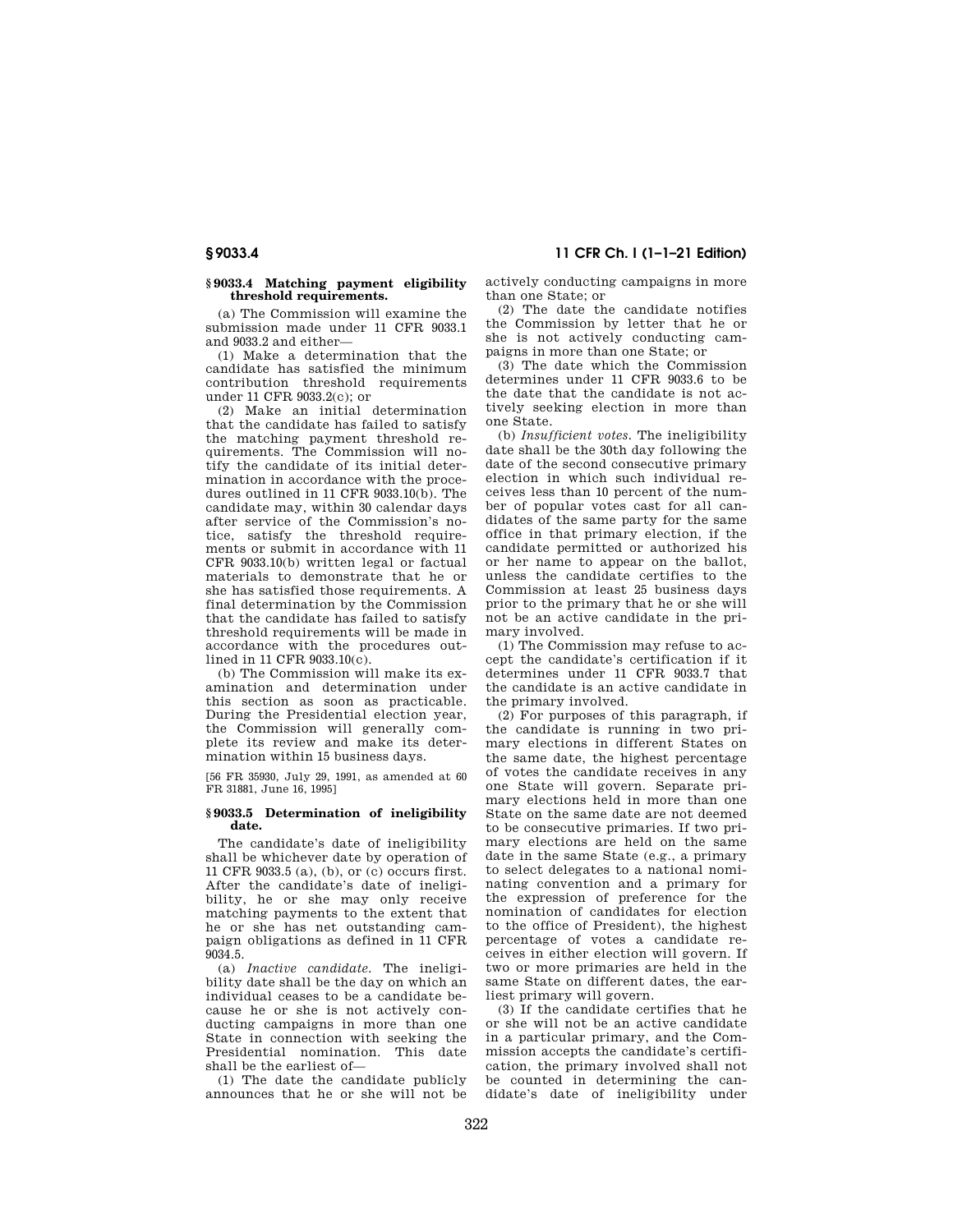paragraph (b) of this section, regardless of the percentage of popular votes cast for the candidate in that primary.

(c) *End of matching payment period.*  The ineligibility date shall be the last day of the matching payment period for the candidate as specified in 11 CFR 9032.6.

(d) *Reestablishment of eligibility.* If the Commission has determined that a candidate is ineligible under 11 CFR 9033.5 (a) or (b), the candidate may reestablish eligibility to receive matching funds under 11 CFR 9033.8.

#### **§ 9033.6 Determination of inactive candidacy.**

(a) *General.* The Commission may, on the basis of the factors listed in 11 CFR 9033.6(b) below, make a determination that a candidate is no longer actively seeking nomination for election in more than one State. Upon a final determination by the Commission that a candidate is inactive, that candidate will become ineligible as provided in 11 CFR 9033.5.

(b) *Factors considered.* In making its determination of inactive candidacy, the Commission may consider, but is not limited to considering, the following factors:

(1) The frequency and type of public appearances, speeches, and advertisements;

(2) Campaign activity with respect to soliciting contributions or making expenditures for campaign purposes;

(3) Continued employment of campaign personnel or the use of volunteers;

(4) The release of committed delegates;

(5) The candidate urges his or her delegates to support another candidate while not actually releasing committed delegates;

(6) The candidate urges supporters to support another candidate.

(c) *Initial determination.* The Commission will notify the candidate of its initial determination in accordance with the procedures outlined in 11 CFR 9033.10(b) and will advise the candidate of the date on which active campaigning in more than one State ceased. The candidate may, within 15 business days after service of the Commission's notice, submit in accordance

with 11 CFR 9033.10(b) written legal or factual materials to demonstrate that he or she is actively campaigning in more than one State.

(d) *Final determination.* A final determination of inactive candidacy will be made by the Commission in accordance with the procedures outlined in 11 CFR 9033.10(c).

#### **§ 9033.7 Determination of active candidacy.**

(a) Where a candidate certifies to the Commission under 11 CFR 9033.5(b) that he or she will not be an active candidate in an upcoming primary, the Commission may, nevertheless, on the basis of factors listed in 11 CFR 9033.6(b), make an initial determination that the candidate is an active candidate in the primary involved.

(b) The Commission will notify the candidate of its initial determination within 10 business days of receiving the candidate's certification under 11 CFR 9033.5(b) or, if the timing of the activity does not permit notice during the 10 day period, as soon as practicable following campaign activity by the candidate in the primary state. The Commission's initial determination will be made in accordance with the procedures outlined in 11 CFR 9033.10(b). Within 10 business days after service of the Commission's notice the candidate may submit, in accordance with 11 CFR 9033.10(b), written legal or factual materials to demonstrate that he or she is not an active candidate in the primary involved.

(c) A final determination by the Commission that the candidate is active will be made in accordance with the procedures outlined in 11 CFR  $9033.10(c)$ .

# **§ 9033.8 Reestablishment of eligibility.**

(a) *Candidates found to be inactive.* A candidate who has become ineligible under 11 CFR 9033.5(a) on the basis that he or she is not actively campaigning in more than one State may reestablish eligibility for matching payments by submitting to the Commission evidence of active campaigning in more than one State. In determining whether the candidate has reestablished eligibility, the Commission will consider, but is not limited to considering, the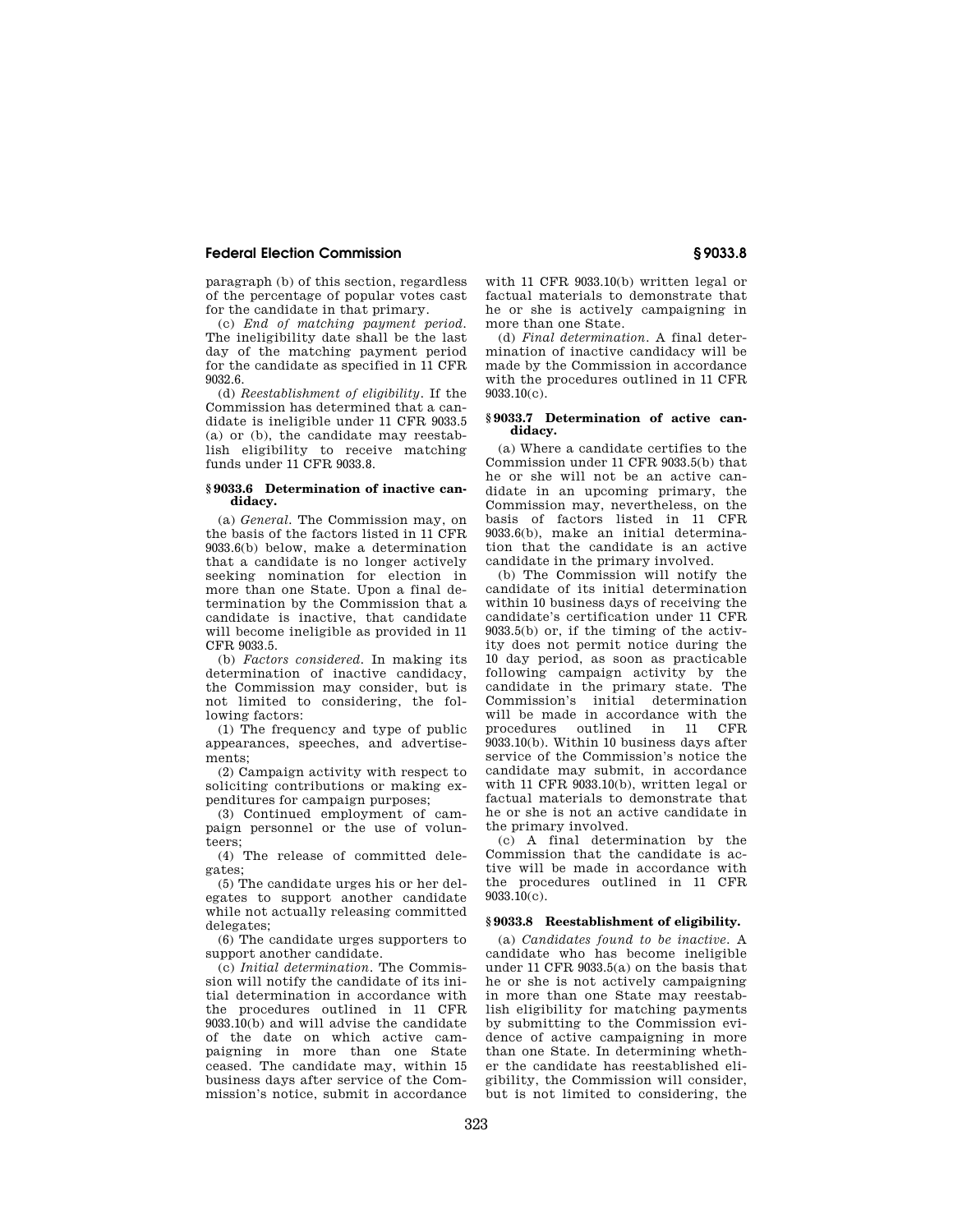factors listed in 11 CFR 9033.6(b). The day the Commission determines to be the day the candidate becomes active again will be the date on which eligibility is reestablished.

(b) *Candidates receiving insufficient votes.* A candidate determined to be ineligible under 11 CFR 9033.5(b) by failing to obtain the required percentage of votes in two consecutive primaries may have his or her eligibility reestablished if the candidate receives at least 20 percent of the total number of votes cast for candidates of the same party for the same office in a primary election held subsequent to the date of the election which rendered the candidate ineligible.

(c) The Commission will make its determination under 11 CFR 9033.8 (a) or (b) without requiring the individual to reestablish eligibility under 11 CFR 9033.1 and 2. A candidate whose eligibility is reestablished under this section may submit, for matching payment, contributions received during ineligibility. Any expenses incurred during the period of ineligibility that would have been considered qualified campaign expenses if the candidate had been eligible during that time may be defrayed with matching payments.

#### **§ 9033.9 Failure to comply with disclosure requirements or expenditure limitations.**

(a) If the Commission receives information indicating that a candidate or his or her authorized committee(s) has knowingly and substantially failed to comply with the disclosure requirements of 52 U.S.C. 30104 and 11 CFR part 104, or that a candidate has knowingly and substantially exceeded the expenditure limitations at 11 CFR part 9035, the Commission may make an initial determination to suspend payments to that candidate.

(b) The Commission will notify the candidate of its initial determination in accordance with the procedures outlined in 11 CFR 9033.10(b). The candidate will be given an opportunity, within 20 calendar days after service of the Commission's notice, to comply with the above cited provisions or to submit in accordance with 11 CFR 9033.10(b) written legal or factual mate-

# **§ 9033.9 11 CFR Ch. I (1–1–21 Edition)**

rials to demonstrate that he or she is not in violation of those provisions.

(c) Suspension of payments to a candidate will occur upon a final determination by the Commission to suspend payments. Such final determination will be made in accordance with the procedures outlined in 11 CFR 9033.10(c).

 $(d)(1)$  A candidate whose payments have been suspended for failure to comply with reporting requirements may become entitled to receive payments if he or she subsequently files the required reports and pays or agrees to pay any civil or criminal penalties resulting from failure to comply.

(2) A candidate whose payments are suspended for exceeding the expenditure limitations shall not be entitled to receive further matching payments under 11 CFR 9034.1.

[56 FR 35930, July 29, 1991, 79 FR 77851, Dec. 29, 2014]

#### **§ 9033.10 Procedures for initial and final determinations.**

(a) *General.* The Commission will follow the procedures set forth in this section when making an initial or final determination based on any of the following reasons.

(1) The candidate has knowingly and substantially exceeded the expenditure limitations of 11 CFR part 9035 prior to the candidate's application for certification, as provided in 11 CFR 9033.3;

(2) The candidate has failed to satisfy the matching payment threshold requirements, as provided in 11 CFR 9033.4;

(3) The candidate is no longer actively seeking nomination in more than one state, as provided in 11 CFR 9033.6;

(4) The candidate is an active candidate in an upcoming primary despite the candidate's assertion to the contrary, as provided in 11 CFR 9033.7;

(5) The Commission receives information indicating that the candidate has knowingly and substantially failed to comply with the disclosure requirements or exceeded the expenditure limits, as provided in 11 CFR 9033.9; or

(6) The Commission receives information indicating that substantial assets of the candidate's authorized committee have been undervalued or not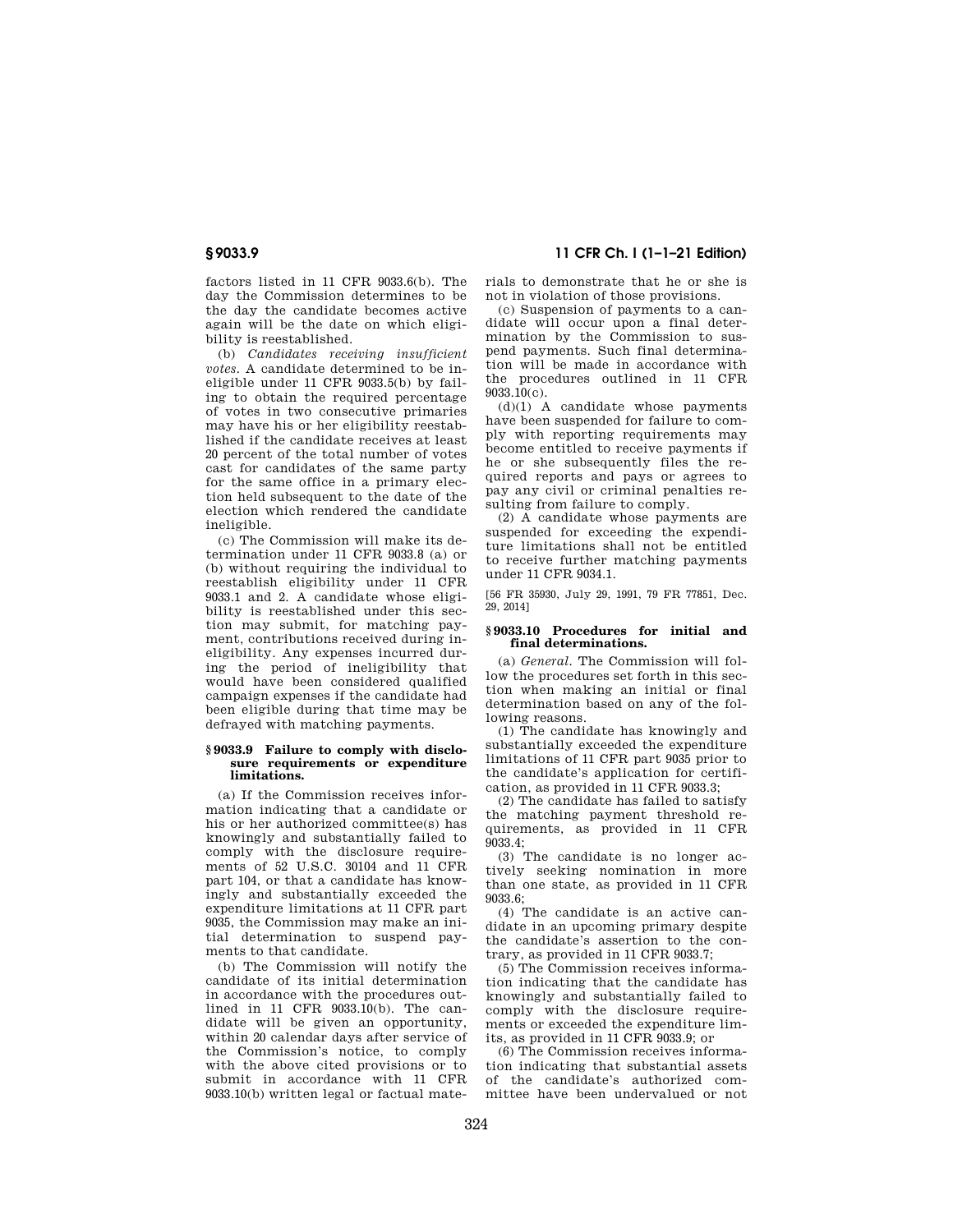included in the candidate's statement of net outstanding campaign obligations or that the amount of outstanding campaign obligations has been otherwise overstated in relation to committee assets, as provided in 11 CFR 9034.5(g).

(b) *Initial determination.* If the Commission makes an initial determination that a candidate may not receive matching funds for one or more of the reasons indicated in 11 CFR 9033.10(a), the Commission will notify the candidate of its initial determination. The notification will give the legal and factual reasons for the determination and advise the candidate of the evidence on which the Commission's initial determination is based. The candidate will be given an opportunity to comply with the requirements at issue or to submit, within the time provided by the relevant section as referred to in 11 CFR 9033.10(a), written legal or factual materials to demonstrate that the candidate has satisfied those requirements. Such materials may be submitted by counsel if the candidate so desires.

(c) *Final determination.* The Commission will consider any written legal or factual materials timely submitted by the candidate before making its final determination. A final determination that the candidate has failed to satisfy the requirements at issue will be accompanied by a written statement of reasons for the Commission's action. This statement will explain the legal and factual reasons underlying the Commission's determination and will summarize the results of any investigation upon which the determination is based.

(d) *Effect on other determinations.* If the Commission makes an initial determination under this section, but decides to take no further action at that time, the Commission may use the legal and factual bases on which the initial determination was based in any future repayment determination under 11 CFR part 9038 or 9039. A determination by the Commission under this section may be independent of any Commission decision to institute an enforcement proceeding under 52 U.S.C. 30109.

(e) *Petitions for rehearing.* Following a final determination under this section, the candidate may file a petition for rehearing in accordance with 11 CFR 9038.5(a).

[56 FR 35930, July 29, 1991, 79 FR 77851, Dec. 29, 2014]

#### **§ 9033.11 Documentation of disbursements.**

(a) *Burden of proof.* Each candidate shall have the burden of proving that disbursements made by the candidate or his or her authorized committee(s) or persons authorized to make expenditures on behalf of the candidate or authorized committee(s) are qualified campaign expenses as defined in 11 CFR 9032.9. The candidate and his or her authorized committee(s) shall obtain and furnish to the Commission on request any evidence regarding qualified campaign expenses made by the candidate, his or her authorized committees and agents or persons authorized to make expenditures on behalf of the candidate or committee(s) as provided in paragraph (b) of this section.

(b) *Documentation required.* (1) For disbursements in excess of \$200 to a payee, the candidate shall present a canceled check negotiated by the payee and either:

(i) A receipted bill from the payee that states the purpose of the disbursement; or

(ii) If such a receipt is not available, (A) One of the following documents generated by the payee: a bill, invoice, or voucher that states the purpose of the disbursement; or

(B) Where the documents specified in paragraph  $(b)(1)(ii)(A)$  of this section are not available, a voucher or contemporaneous memorandum from the candidate or the committee that states the purpose of the disbursement; or

(iii) Where the supporting documentation required in paragraphs (b)(1) (i) or (ii) of this section is not available, the candidate or committee may present collateral evidence to document the qualified campaign expense. Such collateral evidence may include, but is not limited to:

(A) Evidence demonstrating that the expenditure is part of an identifiable program or project which is otherwise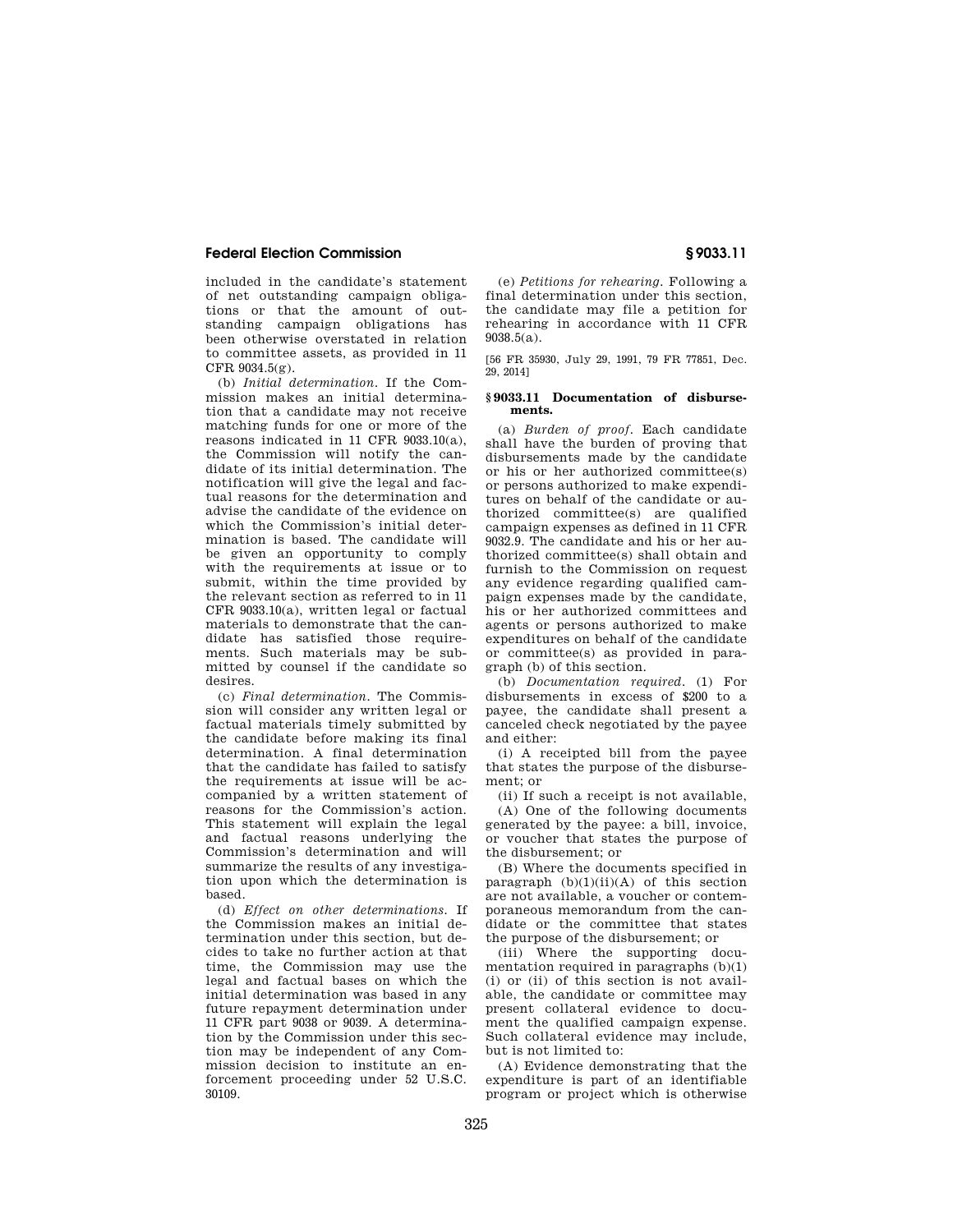sufficiently documented such as a disbursement which is one of a number of documented disbursements relating to a campaign mailing or to the operation of a campaign office; or

(B) Evidence that the disbursement is covered by a pre-established written campaign committee policy, such as a daily travel expense policy.

(iv) If the purpose of the disbursement is not stated in the accompanying documentation, it must be indicated on the canceled check negotiated by the payee.

(2) For all other disbursements, the candidate shall present:

(i) A record disclosing the full name and mailing address of the payee, the amount, date and purpose of the disbursement, if made from a petty cash fund; or

(ii) A canceled check negotiated by the payee that states the full name and mailing address of the payee, and the amount, date and purpose of the disbursement.

(3) For purposes of this section:

(i) *Payee* means the person who provides the goods or services to the candidate or committee in return for the disbursement; except that an individual will be considered a payee under this section if he or she receives \$1000 or less advanced for travel and/or subsistence and if the individual is the recipient of the goods or services purchased.

(ii) *Purpose* means the full name and mailing address of the payee, the date and amount of the disbursement, and a brief description of the goods or services purchased. Examples of acceptable and unacceptable descriptions of goods and services purchased are listed at 11 CFR 104.3(b)(3)(i)(B).

(4) The documentation requirements of 11 CFR 102.9(b) shall also apply to disbursements.

(c) *Retention of records.* The candidate shall retain records with respect to each disbursement and receipt, including bank records, vouchers, worksheets, receipts, bills and accounts, journals, ledgers, fundraising solicitation material, accounting systems documentation, and any related materials documenting campaign receipts and disbursements, for a period of three years pursuant to 11 CFR 102.9(c), and

**§ 9033.12 11 CFR Ch. I (1–1–21 Edition)** 

shall present these records to the Commission on request.

(d) *List of capital and other assets*—(1) *Capital assets.* The candidate or committee shall maintain a list of all capital assets whose purchase price exceeded \$2000 when acquired by the campaign. The list shall include a brief description of each capital asset, the purchase price, the date it was acquired, the method of disposition and the amount received in disposition. For purposes of this section, ''capital asset'' shall be defined in accordance with 11 CFR 9034.5(c)(1).

(2) *Other assets.* The candidate or committee shall maintain a list of other assets acquired for use in fundraising or as collateral for campaign loans, if the aggregate value of such assets exceeds \$5000. The list shall include a brief description of each such asset, the fair market value of each asset, the method of disposition and the amount received in disposition. The fair market value of other assets shall be determined in accordance with 11 CFR 9034.5(c)(2).

[60 FR 31881, June 16, 1995, as amended at 64 FR 49363, Sept. 13, 1999; 68 FR 47418, Aug. 8, 2003]

### **§ 9033.12 Production of computerized information.**

(a) *Categories of computerized information to be provided.* If the candidate or the candidate's authorized committee maintains or uses computerized information containing any of the categories of data listed in paragraphs  $(a)(1)$  through  $(a)(9)$  of this section, the committee shall provide computerized magnetic media, such as magnetic tapes or magnetic diskettes, containing the computerized information at the times specified in 11 CFR 9038.1(b)(1):

(1) Information required by law to be maintained regarding the committee's receipts or disbursements;

(2) Records of allocations of expenditures to particular state expenditure limits and to the overall expenditure limit;

(3) Disbursements for exempt fundraising and exempt compliance costs, including the allocation of salaries and overhead expenditures;